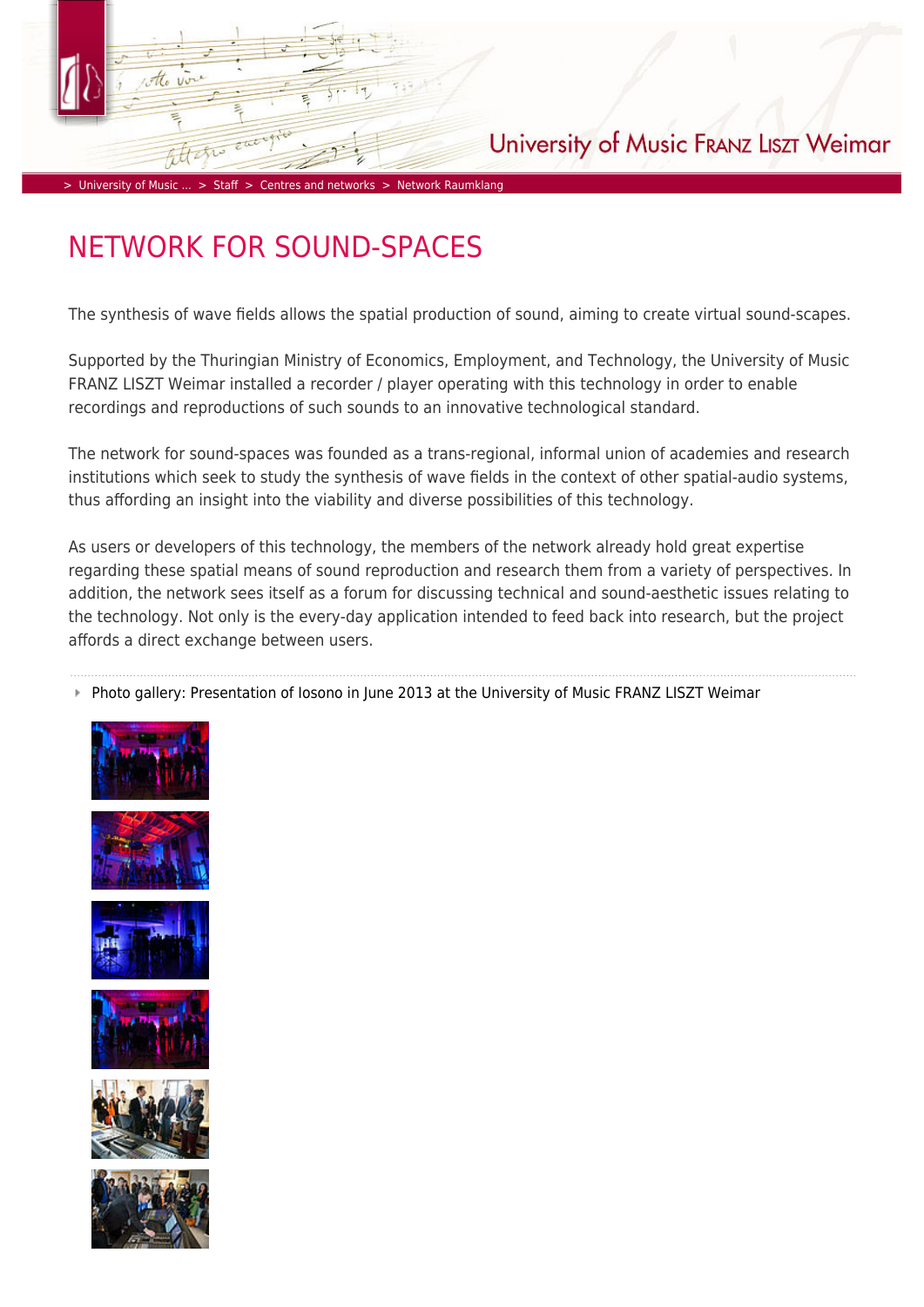





▶ Partners

## **Universität der Künste Berlin**

Lietzenburger Str. 45, 10789 Berlin contact: Thomas Koch [www.udk-berlin.de](http://www.udk-berlin.de/)

## **Fraunhofer Heinrich-Hertz-Institut HHI**

Einsteinufer 37, 10587 Berlin contact: Thomas Koch [www.hhi.fraunhofer.de](http://www.hhi.fraunhofer.de/)

## **Fraunhofer-Institute für Digitale Medientechnologie IDMT**

Ehrenbergstr. 31, 98693 Ilmenau contact: Dr. Sandra Brix [www.idmt.fraunhofer.de](http://www.idmt.fraunhofer.de/)

## **Hochschule der Medien Stuttgart**

Nobelstr. 10, 70569 Stuttgart contact: Prof. Oliver Curdt [www.hdm-stuttgart.de](http://www.hdm-stuttgart.de/)

### **Fachhochschule Köln**

Gustav-Heinemann-Ufer 54, 50968 Köln contact: Prof. Dr.-Ing. Christoph Pörschmann [www.fh-koeln.de](http://www.fh-koeln.de/)

# Contact at the University of Music FRANZ LISZT Weimar